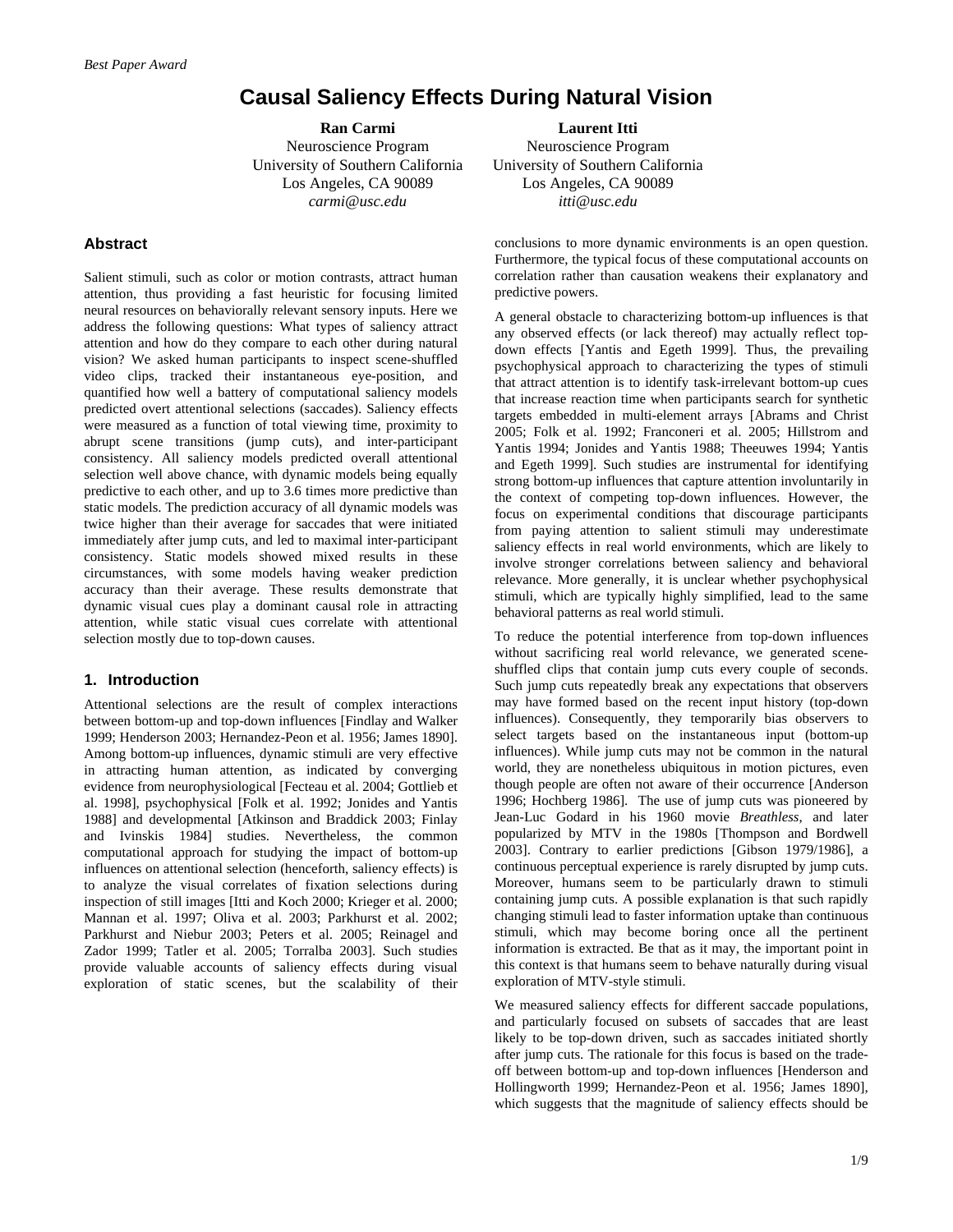highest when top-down effects are minimized. In contrast, visual correlates of attentional selection that reflect top-down causes are expected to show the opposite trend, namely: relatively low correlations when top-down effects are minimized. Indeed, our results show that the correlations between human attentional selection and certain visual cues, including intensity variance and orientation contrast, are attributable to top-down causes. Other visual cues, including intensity contrast, color contrast, and to a greater extent: flicker contrast, motion contrast, and integrated saliency, are shown to causally attract attention.

# **2. Methods**

# **2.1 Participants**

Paid participants (3 women and 5 men), 23- to 32-years old, provided written informed consent. All participants were healthy, had normal or corrected-to-normal vision, and were naïve as to the purpose of the experiment.

#### **2.2 Stimuli**

50 video clips (30 Hz, 640x480 pixels/frame, 4.5-30 seconds long, mean  $\pm$  s.d.: 21.83  $\pm$  8.41 s, no audio) from 12 heterogeneous sources, including indoor/outdoor daytime/nighttime scenes, video games, television programs, commercials, and sporting events. These continuous clips were cut every 1-3 s  $(2.09 \pm 0.57 \text{ s})$  into 523 clip snippets (clippets), which were re-assembled into 50 scene-shuffled (MTV-style) clips (Fig. 1a and Video S3 in Supplemental Material). The range of clippet lengths was chosen based on previous results showing that inter-participants consistency in attentional selection diverges significantly within this time frame [Mannan et al. 1997]. We thus hypothesized that the relative impact of bottom-up influences may also change significantly within this time frame. The clippet lengths were randomized within the chosen range to minimize the ability of participants to anticipate the exact timing of jump cuts. Continuous and MTV-style clips were matched in length, and each MTV-style clip contained at most one clippet from a given continuous clip. This MTV-style manipulation was inspired by the cinematic practice of introducing jump cuts to compress time while preserving semantic continuity [Anderson 1996; Hochberg 1986; Thompson and Bordwell 2003]. The critical difference is that our MTV-style clips were deliberately designed to maximize semantic unrelatedness between adjacent scenes depicted in different clippets, and no attempt was made to hide the scene transitions.

# **2.3 Experimental design**

Participants inspected MTV-style video clips while sitting with their chin supported in front of a 22'' color monitor (60 Hz refresh rate) at a viewing distance of 80 cm (28° x 21° usable field-ofview). Their task was: "follow the main actors and actions, and expect to be asked general questions after the eye-tracking session is over". Participants were told that the questions will not pertain to small details, such as specific small objects, or the content of text messages, but would instead help the experimenters evaluate their general understanding of what they had watched. The purpose of the task was to let participants engage in natural visual exploration, while encouraging them to pay close attention to the display throughout the viewing session. The motivation for providing a task came from preliminary testing, which revealed that instructionless free viewing sometimes led to idiosyncratic

patterns of eye movements over time as observers lost interest and disengaged from the display.

# **2.4 Data acquisition and processing**

Instantaneous position of the right eye was recorded using an infrared-video-based eye tracker (ISCAN RK-464, 240 Hz, <1° spatial error), which tracks the pupil and corneal reflection. Calibration and saccade extraction procedures have been described elsewhere [Itti 2005]. A total of 10221 saccades were extracted from the raw eye-position data. 34 saccades (0.3% of the total number) either started or ended outside of the display bounds, and were thus excluded from the data analysis (see below), which was based on the remaining 10187 saccades.

# **2.5 Bottom-up attention-priority maps**

Instantaneous 2D attention-priority maps (240Hz, 40x30 pixels/frame) based on 7 computational models: intensity  $variance<sup>1</sup>$ , integrated saliency, and individual saliency components (contrasts in color, intensity, orientation, flicker, and motion) were generated using a Linux-based computer cluster (total run time: 792 processor hours).

The intensity variance map was computed based on the variance of pixel intensities in an image patch:

$$
C_p = \sum_{i=1}^{m} \sum_{j=1}^{n} (I(i, j) - \bar{I}_p)^2
$$

Where *p* refers to an image patch,  $m=16$ ,  $n=16$  are the width and height, respectively, of the patch in pixels (corresponding to 0.7°x0.7° in our display), *I* is the intensity of a pixel, and  $\overline{I}_p$  is the mean intensity of the patch. The motivation for using this particular model comes from studies that demonstrated its correlation with perceptual contrast in natural images [Bex and Makous 2002], particularly in the context of attentional selection [Parkhurst and Niebur 2003; Reinagel and Zador 1999]. The particular scale of attention-priority maps was chosen such that local measurements  $(0.7°x0.7°)$  corresponded to the largest effect size reported for visual correlates of attentional selection [Parkhurst and Niebur 2003].

Saliency maps were computed based on a series of nonlinear integrations of center-surround differences across several scales and feature channels. Maps for individual saliency components were generated by consecutive runs of the integrated saliency model, in which all feature channels but one were inactivated. The computations in this model have already been described extensively elsewhere [Itti 2005; Itti and Koch 2000]. They are motivated by neurophysiological [Bisley and Goldberg 2003; Frost and Nakayama 1983; Gottlieb et al. 1998; Sillito et al. 1995], psychophysical [Polat and Sagi 1994; Treisman and Gelade 1980], and computational [Koch and Ullman 1985] studies. An earlier version of the integrated saliency model was published as part of a larger framework for simulating attention shifts [Itti and Koch 2000], which also included winner-take-all and inhibition-of-return. These operations may be useful for an upstream saccade generation module that integrates bottom-up and top-down influences. As such, they are outside the scope of the current investigation, in which attention-priority maps merely

1

<sup>&</sup>lt;sup>1</sup> The square root of intensity variance is also known as RMS contrast.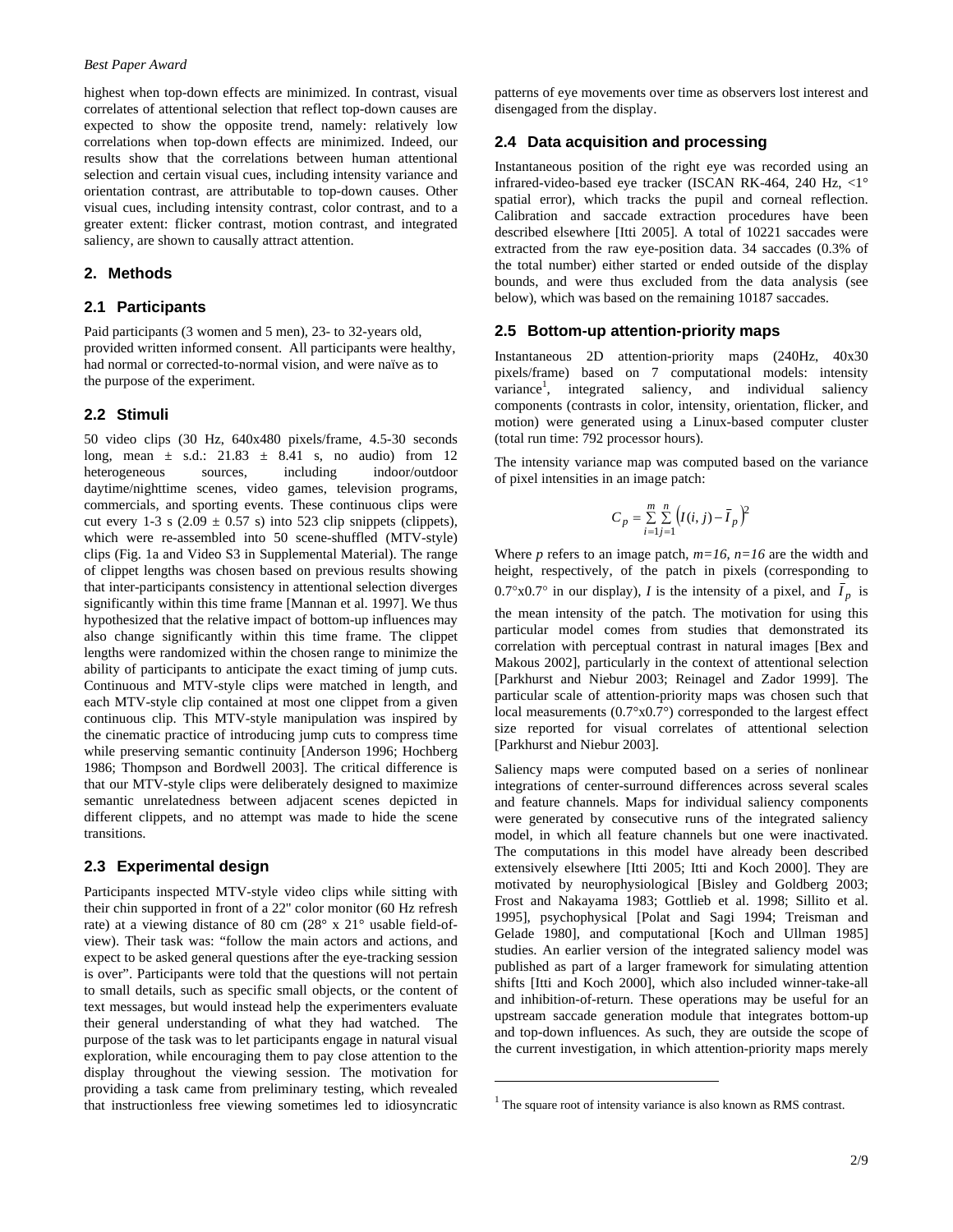function as probes for the potential availability of strictly bottomup influences on attentional selection.

# **2.6 Bottom-up prediction of single saccades**

For each human saccade, we generated a concurrent random saccade by sampling its target from a spatially uniform distribution of possible locations. Such random saccades ensure that both hit rate and target specificity are taken into account when evaluating the prediction accuracy of attention-priority maps. In the absence of a specificity criterion, models that generate uniform attention-priority maps will achieve optimal hit rates and will be deemed maximally predictive. With the random baseline, such useless models would be considered minimally predictive, because both human and random saccades will have exactly the same hit rate. An important advantage of calculating the random baseline per saccade is that it eliminates potential artifacts due to varying distributions of saliency values in different attention-priority maps (e.g., across scenes or over time).

The role of random saccades is to reflect the chance levels of landing on different saliency values. Saccadic tendencies, such as biases for making short saccades [Melcher and Kowler 2001], were not included in either the model or the baseline. The rationale for this decision is that saccadic tendencies may reflect bottom-up influences, such as due to centrally-biased distribution of saliency values [Parkhurst and Niebur 2003; Reinagel and Zador 1999; Tatler et al. 2005]. In this case, the underlying cause for saccadic tendencies should already be included implicitly in bottom-up models, and including them explicitly in the baseline as well would lead to underestimating the actual magnitude of bottom-up influences. Alternatively, saccadic tendencies may reflect motor constraints that are independent of the actual stimulus content or related internal representations. In this case, saliency comparisons between human and random saccades would be contaminated by motor constraints that may lead to misestimating the actual magnitude of saliency effects. Unfortunately, the extent to which saccadic tendencies are influenced by saliency distribution versus motor constraints during natural vision is unknown, so introducing them explicitly would involve unwarranted assumptions about their origin. In any case, the analyses presented here do not depend on estimating the actual magnitude of bottom-up versus top-down influences during natural vision, which is a fascinating research question in its own right. Rather, we only compare the prediction accuracy of different bottom-up models in identical conditions, or of the same model across different conditions. For such comparisons, saccadic tendencies, regardless of their origin, are not expected to bias the results in any consistent way.

Normalized prediction for all saccades was calculated by sampling the attention-priority map at the saccade target, and dividing that local value by the global maximal value in the instantaneous attention-priority map. Local sampling was done by calculating the maximal local value in an aperture around each saccade target, thus compensating for potential inaccuracies in human saccade targeting and the eye-tracking apparatus. The fixed aperture size  $(r=3.15^{\circ})$  minimizes false negatives and false positives based on our subjective evaluation of where several randomly chosen human saccades were actually targeted. We did not try to optimize the aperture size (e.g., based on cortical magnification and saccade length), under the assumption that any errors in the human saccade sampling would be offset by corresponding errors in the random saccade sampling. To

establish causal rather than correlational effects, measurements were taken at the end of the fixation period prior to saccade initiation, as defined by a standard saccade extraction procedure [Itti 2005]. The timing of such measurements does not explicitly take into account known sensory-motor delays in saccade execution [Caspi et al. 2004], because such delays are already included in the internal dynamics of the saliency model [Itti and Koch 2000]. The rationale for choosing this particular timing was two-fold: first, it is independent of fixation duration; second, attentional selection during natural vision is likely to be influenced most strongly by visual information accrued during the preceding fixation [Caspi et al. 2004; Najemnik and Geisler 2005; Parkhurst et al. 2002]. Optimizing the timing of saliency sampling for individual saccades is not crucial here, because the focus of the current investigation is on characterizing differences in saliency effects between groups of saccades.

#### **2.7 Ideal prediction of attentional selection**

Theoretically, the largest possible difference between model responses at human vs. random saccade targets would occur if human and random saccades always land on the maximal and minimal model response, respectively. However, even if assuming an ideal model that always generates a single response at saccade target, and 0 everywhere else (Fig. 2a), a certain fraction of random saccades would land on the maximal model response by chance. The probability of chance hits is given by  $p = N_t / N_m = 0.0408$ , where  $N_t = 49$  is the number of pixels in an aperture around the saccade target (approximated by 9 adjacent rows: 1,5,7,7,9,7,7,5,1 pixels), and  $N_m = W_m \times H_m = 1200$  is the number of pixels in the attention-priority map (40x30).



Figure 2. Hypothetical predictions of attentional selection. (*a*) An ideal attention-priority map prior to the initiation of a human saccade. It contains a positive value at the saccade target, and zero elsewhere. Eye-position prior to saccade initiation (filled circle), saccade trajectory (arrow), and saccade target (ring) are depicted in light gray. Dark gray ring depicts a random saccade target.

(*b*) Saccade probability as a function of map values at saccade targets for the ideal scenario. The ideal scenario leads to the maximal rightward shift of the human histogram relative to the random histogram.

(*c*) A null attention-priority map prior to saccade initiation. Any map that contains positive values at random locations would qualify as a null map, but in this case, only one random location is set to a non-zero value to facilitate direct comparisons to the ideal scenario.

(*d*) Same as *b*, but for the null scenario. Human and random saccades are just as likely to land on positive values, leading to no rightward shift of the human histogram relative to the random histogram.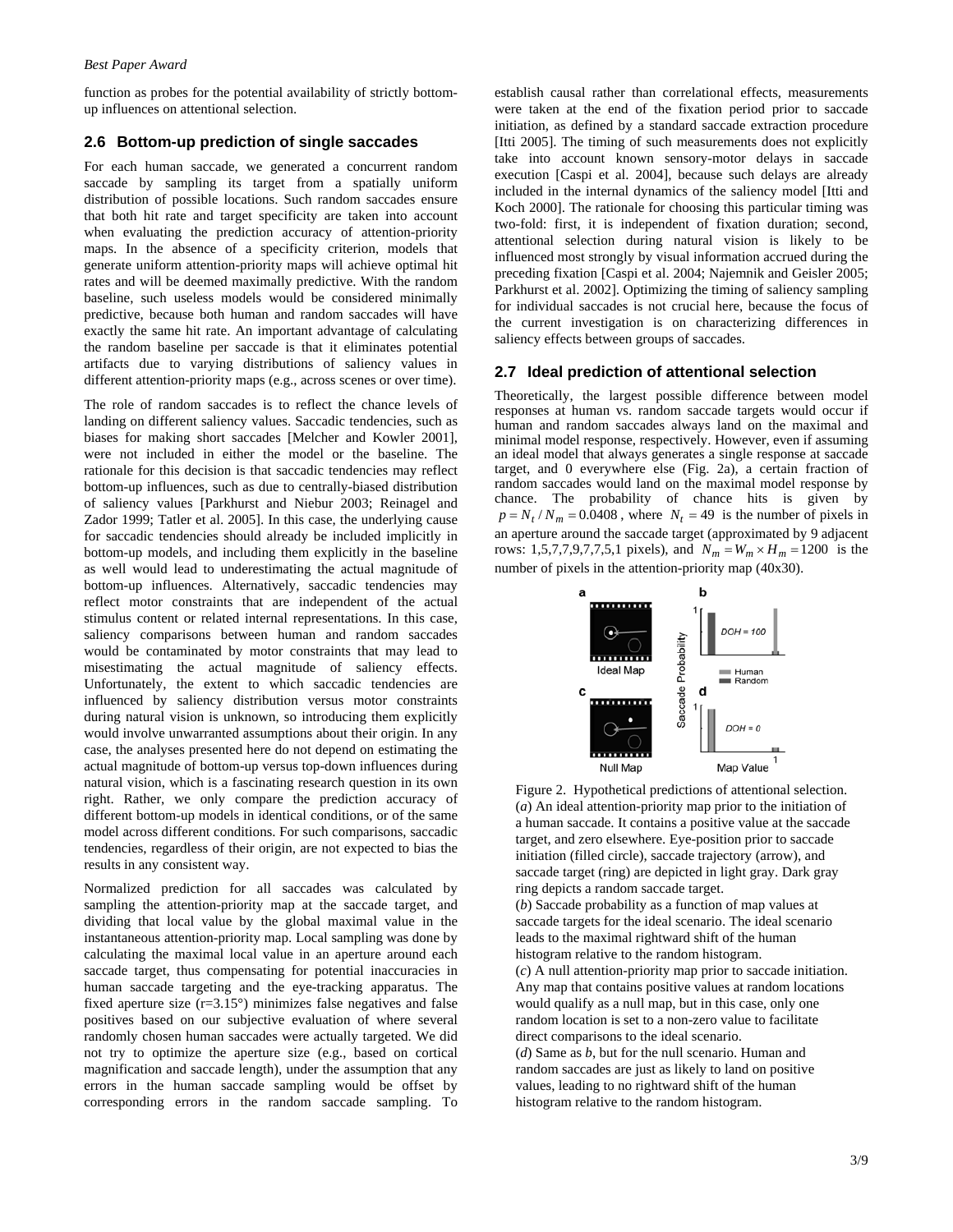In the ideal scenario, the human histogram (saccade probability as a function of model response) will only contain saccades in the highest bin (90-100% of the max response), while the random histogram will have 1-*p* saccades in the lowest bin (0-10% of the max response), and *p* saccades in the highest bin (Fig. 2b). In comparison, the null scenario occurs when a model is unpredictive of attentional selection (Fig. 2c), in which case human and random saccades would be just as likely to target high priority targets, leading to no rightward shift between the human and random histograms (Fig. 2d).

# **2.8 DOH metric**

The difference of histograms (DOH) metric outputs a scalar that quantifies the human tendency to initiate saccades towards high priority targets by measuring the rightward shift of the human saccade histogram relative to the random saccade histogram:

$$
DOH = (1/DOH_I) \times \sum_{i=1}^{n} W_i \times (H_i - R_i)
$$

Where  $H_i$  and  $R_i$  are the fractions of human and random saccades, respectively, which fall in bin *i* with boundaries  $(i-1)/n$ ,  $i/n$ , where  $n=10$  is the number of bins, and  $W_i = (i-0.5)/n$  is the mid-value of bin *i*.

The weighting vector ensures that deviations from the baseline for high priority candidates, as defined by the attention-priority map, receive higher weights than corresponding deviations for low priority candidates. This is important because high priority candidates are more likely to attract attention than low priority candidates, and thus are more informative for measuring prediction accuracy.

DOH values are expressed as percentages of *DOHI* , which reflects the ideal rightward shift of the human saccade histogram relative to the random saccade histogram (Fig. 2b):

$$
DOH_I = (W_n - W_1) \times (1 - p) = 0.8633
$$

Hence, the expected range of DOH values is from 0 (chance) to 100 (ideal). Models that are worse predictors than chance would lead to negative DOH values.

The DOH metric has several advantages compared to previously suggested metrics [Itti 2005; Krieger et al. 2000; Mannan et al. 1997; Oliva et al. 2003; Parkhurst et al. 2002; Parkhurst and Niebur 2003; Reinagel and Zador 1999; Tatler et al. 2005; Torralba 2003], namely: linearity, meaningful upper bound, intuitiveness, priority weighting, directionality, and sensitivity to high-order statistics. The most advanced alternatives to DOH are KL-divergence [Itti 2005] and ROC analysis [Tatler et al. 2005]. The main advantage of the KL-divergence and ROC metrics relative to the DOH metric is their grounding in information theory and signal detection theory, respectively. However, both of these metrics are inferior to DOH in the specific context of measuring saliency effects. For example: both KL-divergence and DOH estimate the overall dissimilarity between different probability density functions, but KL-divergence suffers from the following relative disadvantages: non-linearity (i.e., metric values cannot be compared as interval variables), infinite upper-bound, no priority weighting, and bi-directionality (i.e., no distinction between instances in which models are more predictive versus less predictive than chance). In contrast, the ROC metric [Tatler et al. 2005] estimates the overall discriminability between different probability density functions. As such, it does not include any priority weighting. Furthermore, it introduces unwarranted assumptions about linear discriminability, which are not required when using dissimilarity-based metrics, such as KLdivergence or DOH.

It is important to realize that the DOH values reported here provide a conservative estimate for the overall impact of bottomup versus top-down influences on attentional selection. This is because inter-participant consistency in attentional selection is imperfect, indicating that even the ideal attention-priority map should sometimes contain more than one potential candidate. Consequently, the probability of random saccades landing on valid attention candidates would be higher than reported here, leading to a lower DOH upper bound. Our conclusions are immune to this fact because they only depend on differences in prediction accuracy. The normalizing factor is interesting as a first step towards quantifying the relative contribution of bottomup versus top-down influences, which is outside the scope of the current investigation.

#### **3. Results**

## **3.1 Overall saliency effects**

We compared the accuracy of different bottom-up models in predicting attentional selection, which is strongly coupled with saccade target selection during natural vision [Findlay 2004; Kustov and Robinson 1996; Sheinberg and Logothetis 2001; Sperling and Weichselgartner 1995]. Table 1 shows the overall accuracy of different bottom-up models in predicting attentional selection.

*Table 1. Overall accuracy of different bottom-up models in predicting attentional selection in the MTV-style experiment. Models are rank ordered by DOH from low to high. Significance values for pairs of adjacent DOH values are based on 2-tail t-tests* 

|                             | DOH Mean | DOH SE* | $t[10185]$ , p value |
|-----------------------------|----------|---------|----------------------|
| <b>Intensity Variance</b>   | 12.3602  | 0.22155 |                      |
| <b>Orientation Contrast</b> | 13.3311  | 0.33725 | $3.10, <0.005**$     |
| <b>Intensity Contrast</b>   | 13.4708  | 0.35572 | 0.29, >0.2           |
| Color Contrast              | 14.6101  | 0.38036 | $2.26, <0.05*$       |
| <b>Intensity Transient</b>  | 20.3957  | 0.38582 | $10.75, <0.0001**$   |
| <b>Motion Contrast</b>      | 20.6382  | 0.37502 | 0.44, >0.2           |
| <b>Integrated Saliency</b>  | 21.3771  | 0.34837 | 1.39, < 0.2          |

\* based on 1000 bootstrap subsamples [Efron and Tibshirani 1993]

DOH values clearly dissociate into 2 main groups of static versus dynamic models. To conserve space, we only show detailed analyses for 2 representative models from each group: intensity variance, color contrast, motion contrast, and integrated saliency.

Fig. 1b (see color plate) shows examples of human saccades and model responses. Fig. 3 shows the overall human and random saccade histograms (saccade probability as a function of model response). The random saccade histograms reflect the probability density function of model responses, while the human saccade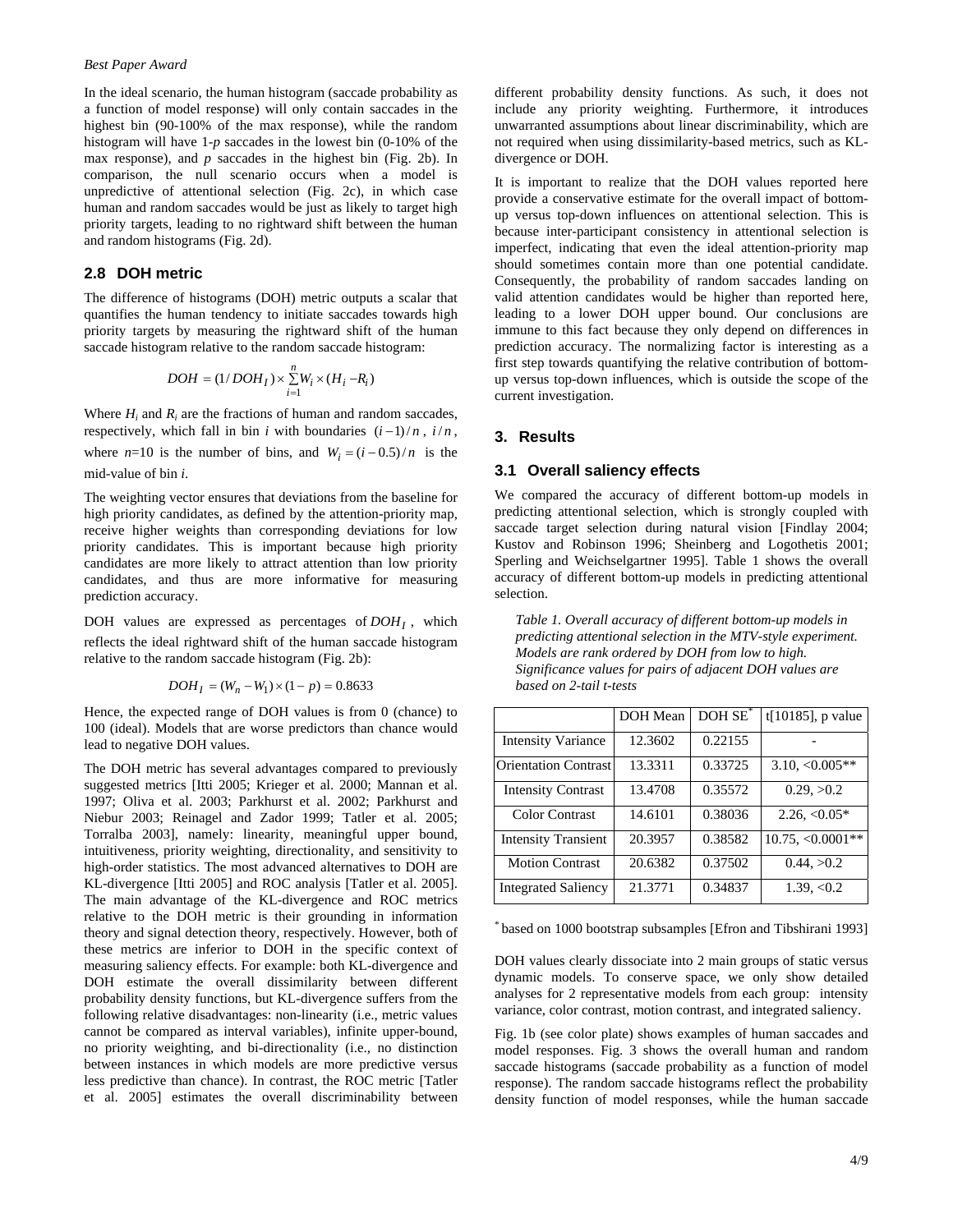histograms demonstrate how much human selection of attention targets is biased towards locations with high model responses. As Figs. 1b and 3 demonstrate, different models generate diverse attention-priority maps, in terms of location and density of candidate targets. For example: the intensity variance model generates the densest maps, with only 2% of random saccades landing on minimal priority candidates (0-10% of the max). In contrast, the motion contrast model generates the sparsest maps, with 50% of random saccades landing on the lowest possible model response bin.



Figure 3: Overall bottom-up predictions of attentional selection. Different panels show the random and human saccade probabilities for different models as a function of map value at saccade target prior to saccade initiation. Dark gray and light gray vertical bars represent the random and human saccade histograms, respectively. Numbers above histograms show the DOH values.

In the text, we particularly focus on differences in prediction accuracy between intensity variance and integrated saliency. Intensity variance was chosen as a representative static model because it has been shown to correlate with detectability and attentional selection in natural images [Bex and Makous 2002; Parkhurst and Niebur 2003; Reinagel and Zador 1999]. Integrated saliency was chosen as the representative dynamic model because of its relatively broad applicability to both static and dynamic stimuli (the other dynamic models - intensity transient and motion contrast - require a minimum of 2 consecutive frames to produce an output). This choice did not matter here, because none of the circumstances we examined led to any statistically significant differences in prediction accuracy between different dynamic models. Fig. 3 and table 1 demonstrate that all the tested bottomup models were significantly better than chance (DOH=0) in predicting attentional selection  $(z>1.96, p<0.01)$ , with integrated saliency being 1.7 times more predictive than intensity variance  $(t[10185]=21.8406, p\lt 0.01).$ 

# **3.2 Saliency effects as function of viewing time and inter-participant consistency**

While establishing the overall superiority of dynamic over static features in attracting attention, Fig. 3 may in fact underestimate this superiority, because not all saccades are equally informative indicators of saliency effects. Specifically, top-down guided saccades are generally uninformative for estimating the relative

impact of different types of saliency on attentional selection, while bottom-up driven saccades are particularly informative for this purpose. Unfortunately, tools to unambiguously label particular saccades performed during visual exploration of real world scenes as "top-down guided" or "bottom-up driven" are currently unavailable. Nevertheless, the two following heuristics may be used to approximate such labeling: First, bottom-up influences are faster acting than top-down influences [Henderson 2003; Wolfe et al. 2000]. Hence, saccades that occur shortly after exposure to novel scenes may be more bottom-up driven than later saccades. The evidence for this hypothesis is mixed: one study [Parkhurst et al. 2002] found relatively stronger saliency effects early after stimulus onset than later on, but another study found no interaction between saliency effects and viewing time [Tatler et al. 2005]. Second, top-down influences depend critically on prior knowledge and specific expectations that may be quite different for different participants, for example: Native English speakers tend to read from left to right, while native Hebrew speakers tend to read from right to left. In contrast, bottom-up influences depend more exclusively on the instantaneous stimulus content, which is physically identical for different participants. Thus, saccades that lead to increased inter-participant consistency in attentional selection may have been driven more strongly by bottom-up rather than top-down influences [Mannan et al. 1997]. Alternatively, changes in inter-participant consistency may simply reflect cross-participant divergence in top-down influences [Tatler et al. 2005], in which case no interaction is expected between inter-participant consistency in attentional selection and saliency effects.

To test for potential interactions between viewing time and saliency effects, we examined the accuracy of different bottom-up models in predicting attentional selection as a function of saccade index between adjacent jump cuts (Fig. 4a, see color plate). We also performed a similar analysis by actual time (based on consecutive 250 ms bins), which led to practically identical results. To facilitate direct comparisons to previous studies that examined the same issue [Parkhurst et al. 2002; Tatler et al. 2005], we only show the saccade index plot. As explained below, there are at least two methodological advantages to focusing the analysis on proximity to jump cuts rather than clip onsets, which may also cause surges in saliency effects [Henderson 2003; Parkhurst et al. 2002] (but see [Tatler et al. 2005]). One such advantage is the proper elimination of central bias artifacts, which may arise due to a combination of factors [Parkhurst et al. 2002; Parkhurst and Niebur 2003; Reinagel and Zador 1999; Tatler et al.  $2005$ <sup>2</sup>: First, the distribution of saliency values and objects of interest in photographs is often spatially biased towards the center of the display. Second, viewing sessions traditionally begin with a central fixation cross. Third, humans tend to make short saccades.

1

<sup>&</sup>lt;sup>2</sup> Center bias and previous approaches for dealing with it have led to misestimating saliency effects. Overestimation may occur when saliency effects are measured at the beginning of a viewing session that was preceded by a central fixation cross [Itti 2005; Parkhurst et al. 2002]. Underestimation may occur either by simply ignoring the earliest and strongest saliency effects [Reinagel and Zador 1999], or by introducing fixation-dependent biases into the baseline [Parkhurst and Niebur 2003; Tatler et al. 2005]. The problem with the latter approach is the unwarranted assumption that the observed tendency to fixate towards the center of the display is mainly driven by motor biases rather than the actual distribution of saliency, which is indeed centrally biased in photography-based stimuli [Parkhurst et al. 2002; Reinagel and Zador 1999; Tatler et al. 2005].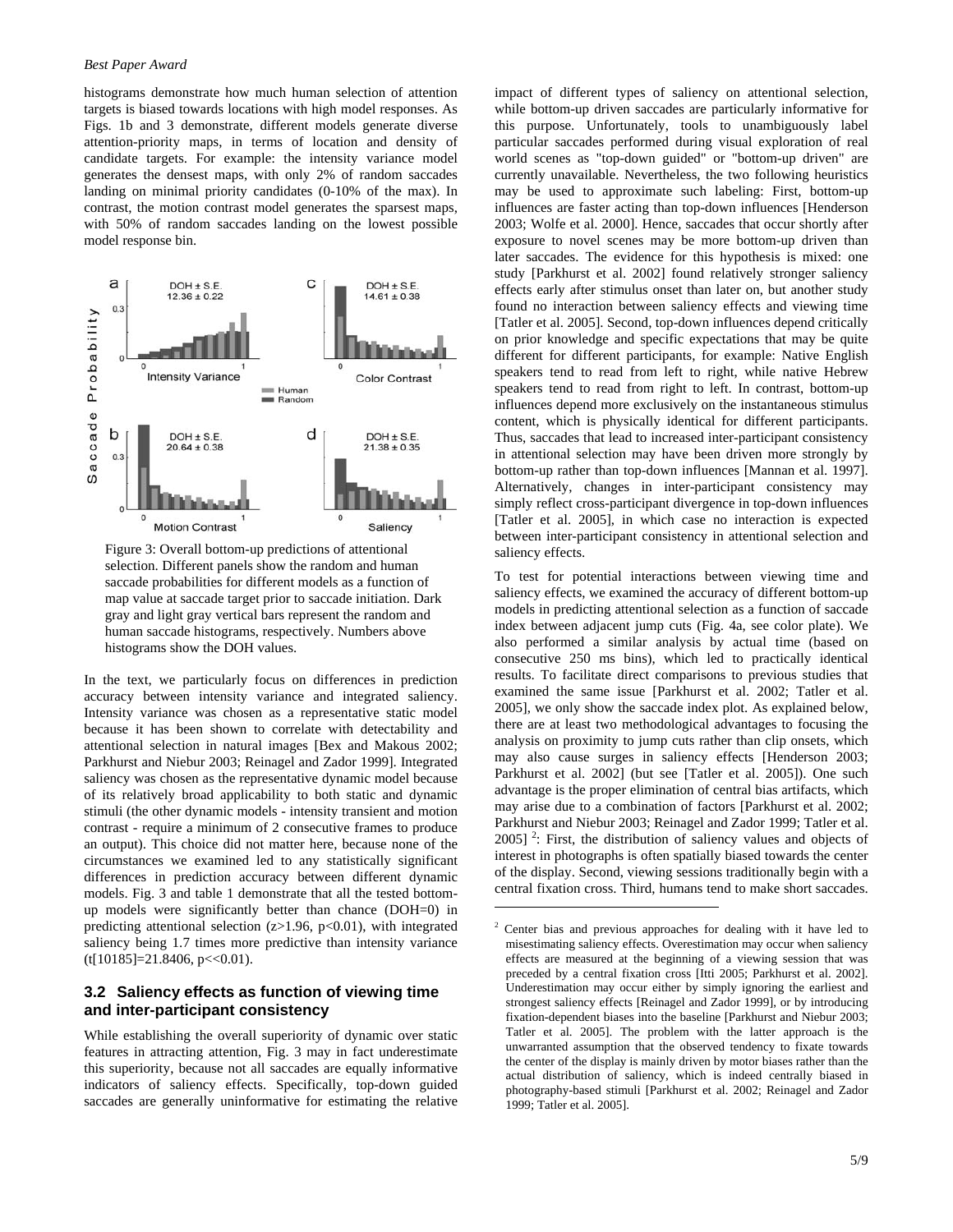Acting together, these factors may introduce an artifactual peak in saliency effects immediately after clip onsets, simply because participants were artificially induced to fixate more salient stimuli at the beginning of viewing sessions. We avoided this potential artifact by measuring saliency effects after jump cuts, which are not preceded by an artificial central fixation. Another advantage of analyzing saliency effects following jump cuts rather than clip onsets is signal to noise ratio (SNR): Each participant is exposed to approximately 10 times more jump cuts than clip onsets. Consequently, participants perform approximately 10 times more saccades following jump cuts compared to clip onsets, leading to relatively higher SNR for measuring saliency effects. Fig. 4a demonstrates that integrated saliency was 2.7 times better than intensity variance in predicting attentional selection  $(t[10185] = 18.1212, p \ll 0.01)$ , when the analysis was based on the first saccade initiated after jump cuts. It also indicates that the impact of motion contrast and integrated saliency peaks immediately after jump cuts, followed by slow decreases. Color contrast displays a similar pattern, but only for up to 5 saccades, while intensity variance displays a bell-shaped trend. We also performed the same analysis for clip onsets, which mirrored the initial trends of the jump cuts analysis (from the 1 s and saccade 4 onwards, saliency effects appeared constant in the clip onsets analysis, probably due to artifactual masking introduced by the asynchrony of jump cuts across clips). In summary, we observed decreased saliency effects with viewing time for all tested models, except the intensity variance model.

To test for potential interactions between inter-participant consistency and saliency effects, we examined the accuracy of different bottom-up models in predicting attentional selection as a function of inter-participant consistency. Fig. 4b demonstrates that integrated saliency was 2.5 times better than intensity variance in predicting attentional selection (t[10185]=14.0763,  $p \ll 0.01$ ), when the analysis was based on saccades that brought the eye-position of a given participant closest to the instantaneous eye-position of other participants (area of bounding rectangle: 0°- 4.8°). Fig. 4b further demonstrates a positive relationship between inter-participant consistency and saliency effects for all tested models, except the intensity variance model. Similarly, Fig. 4c shows the accuracy of different bottom-up models in predicting attentional selection as a function of inter-participant consistency, but only for the fastest 1st saccades (initiated within 250 ms after jump cuts). Finally, table 2 shows values of the first data point in Fig. 4c.

*Table 2. Same as table 1, but based on a subset of saccades that were initiated within 250 ms after jump cuts and led to the highest inter-participant consistency* 

|                             | DOH Mean | DOH $SE^*$ | $t[10185]$ , p value |
|-----------------------------|----------|------------|----------------------|
| <b>Orientation Contrast</b> | 9.4893   | 2.6632     |                      |
| <b>Intensity Variance</b>   | 11.2693  | 1.584      | 0.47, >0.2           |
| <b>Intensity Contrast</b>   | 20.5364  | 3.0515     | $4.14, <0.0001**$    |
| Color Contrast              | 23.975   | 2.7901     | 0.80, >0.2           |
| <b>Integrated Saliency</b>  | 40.0302  | 2.3546     | 4.07, $< 0.0001**$   |
| <b>Motion Contrast</b>      | 41.1012  | 2.976      | 0.32, >0.2           |
| <b>Intensity Transient</b>  | 43.5548  | 2.933      | 0.58, >0.2           |

\* based on 1000 bootstrap subsamples [Efron and Tibshirani 1993]

It demonstrates that integrated saliency was 3.6 times better than intensity variance in predicting attentional selection  $(t[10185]=10.1349, p\ll0.01)$ , when the analysis was based most exclusively on bottom-up driven saccades.

# **4. Discussion**

For the first time, our study establishes causal links between saliency and attentional selection during natural vision. This predictive power is attributable to the MTV-style manipulation, and the particular timing in which saliency effects were measured (i.e., prior to saccade initiation). The observed superiority of dynamic over static saliency in attracting human attention likely reflects an evolutionary adaptation to real world environments: important events in everyday life, such as the approach of predators or mates, may be detected more rapidly and selectively based on dynamic rather than static features. Moreover, biological camouflage strategies typically involve seamless blending into the background in terms of static features, such as shape and color [Curio 1976]<sup>3</sup>. In such circumstances, attentional selection mechanisms based on static features are rendered useless, and organisms must rely on dynamic features for rapid detection of behaviorally relevant information, such as the location of predators or prey. Among bottom-up models based on static features, we found superior prediction accuracy for color versus intensity. This result may reflect an evolutionary adaptation for detecting color contrasts, such as when searching for colorful fruits embedded in foliage [Regan et al. 2001]. The following subsections address the methodological innovations that made this study possible, and discuss further implications of the results in light of previous studies, as well as promising future directions:

# **4.1 Stimuli**

The stimulus set used here consists of 50 video clips from 12 different sources [Itti 2005], and is substantially larger and richer compared to the collections of still images [Itti and Koch 2000; Krieger et al. 2000; Mannan et al. 1997; Oliva et al. 2003; Parkhurst et al. 2002; Parkhurst and Niebur 2003; Peters et al. 2005; Reinagel and Zador 1999; Tatler et al. 2005; Torralba 2003] and synthetic search arrays [Abrams and Christ 2005; Folk et al. 1992; Franconeri et al. 2005; Hillstrom and Yantis 1994; Jonides and Yantis 1988; Theeuwes 1994; Yantis and Egeth 1999] used in previous studies.

It should be noted that visual exploration of video clips does not capture the full complexity of sensory stimulation experienced in real world environments, which often involve wider fields of view, multi-sensory stimulation, and egomotion. Unfortunately, the computational tools at our disposal are not powerful enough to handle unconstrained real world stimuli. We think that the use of motion pictures as stimuli strikes a reasonable balance between real world relevance and computational power.

# **4.2 Saliency modeling**

 $\overline{a}$ 

Neural grounding, spatial interactions between local detectors, and detection of dynamic saliency are critical elements that distinguish the integrated saliency model and its components from

<sup>&</sup>lt;sup>3</sup> Examples of dynamic camouflage, as employed by dragonflies during territorial aerial manoeuvres [Mizutani et al. 2003], can also be found in nature, but they are rare compared to static camouflage.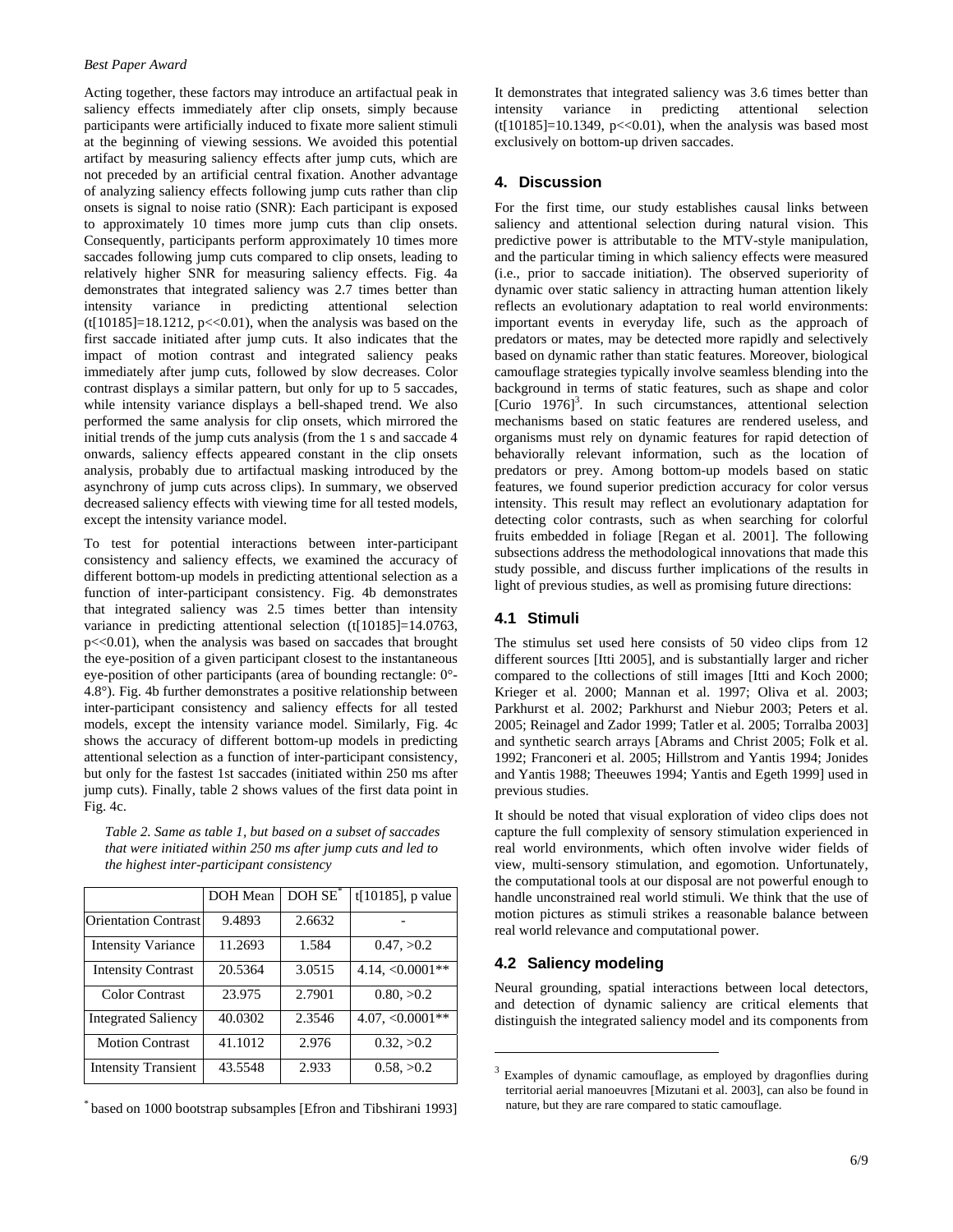the available alternatives [Krieger et al. 2000; Mannan et al. 1997; Oliva et al. 2003; Parkhurst and Niebur 2003; Reinagel and Zador 1999; Tatler et al. 2005; Torralba 2003]. Extracting dynamic features from natural time varying stimuli requires a computational leap compared to extracting static features from still images. Our results demonstrate that this methodological advance led to dramatically improved model accuracy in predicting human attentional selection.

The most predictive bottom-up model used here (integrated saliency) still contains several limitations, and here we focus on two of them: First, it fails to account for the variable spatial resolution of the primate visual system [Connolly and Van Essen 1984; Curcio et al. 1987], or for potential differences in saliency processing between the fovea and periphery. Such sensory asymmetries and processing asymmetries may act in opposite directions, assuming that peripheral saliency is more informative than foveal saliency for making new attentional selections. If so, introducing one without the other [Parkhurst et al. 2002] would lead to less realistic modeling of saliency effects than introducing neither. Future accounts of processing asymmetries could pave the way towards realistic integration of both sensory and processing asymmetries into saliency models. Another limitation of the integrated saliency model is that it includes no excitatory spatial interactions, which can lead to perceptual grouping and strongly attract attention [Driver et al. 1992]. Nevertheless, the integrated saliency model does include inhibitory spatial interactions, and is thus not strictly local, contrary to most other saliency models.

An important step towards integrating bottom-up and top-down influences would be the addition of visual short-term memory to existing saliency models. The persistence of accrued sensory information during natural vision, as well as the nature of interactions between old and new visual inputs, are important open questions in this context. Additional task-independent topdown effects may be introduced by weighted cue combination based on the relative impact of individual cues on attentional selection, as revealed here. Such a scheme would simulate longterm learning of average cue reliability [Jacobs 2002].

# **4.3 DOH metric**

In addition to comparing the performance of competing models in different conditions, as we did here, future studies could utilize the DOH metric for measuring model performance in the context of different activities or people, such as novices versus experts [Land and McLeod 2000], or people with autism versus control subjects [Klin et al. 2002]. The DOH metric can be used to measure the performance of any model that generates attentionpriority maps, regardless of its underlying computations (bottomup, top-down, or both).

## **4.4 Bottom-up saccade labeling**

Here we promoted the idea that the relative impact of bottom-up influences on attentional selection should be measured when topdown influences are as little involved as possible (without losing realism). This approach is diametrically opposed to the psychophysical practice of characterizing bottom-up cues based on their ability to involuntarily capture attention in the context of a competing top-down task [Abrams and Christ 2005; Folk et al. 1992; Franconeri et al. 2005; Hillstrom and Yantis 1994; Jonides and Yantis 1988; Theeuwes 1994; Yantis and Egeth 1999]. As rationale, we note that humans spend a lot of time in everyday life visually exploring other people or new environments, without necessarily being engaged in highly demanding goal-oriented behaviors. In such less constrained circumstances, perception and action may critically depend on saliency effects, regardless of whether the selected stimuli meet the laboratory criterion for bottom-up attention capture. Indeed, our data demonstrate that certain bottom-up influences, such as color contrasts, play an important role in attracting attention during natural vision, even though they do not lead to involuntary attention capture in the lab [Folk et al. 1992; Jonides and Yantis 1988]. We thus hypothesize that purely bottom-up or purely top-down selections are rare in real world environments. A key open question is the extent of cooperativeness versus competitiveness between bottom-up and top-down influences in realistic environments.

## **Acknowledgements**

Supported by grants from NSF, NEI, NIMA, and the Zumberge Research and Innovation fund. Computation for the work described in this letter was supported by the University of Southern California Center for High Performance Computing and Communications (*www.usc.edu/hpcc*).

#### **References**

Abrams, R. A., and Christ, S. E. (2005). The onset of receding motion captures attention: comment on Franconeri and Simons (2003). *Perception & Psychophysics 67*, 219-223.

Anderson, J. D. (1996). *The reality of illusion: an ecological approach to cognitive film theory* (Carbondale, Southern Illinois University Press).

Atkinson, J., and Braddick, O. (2003). *Neurobiological Models of Normal and Abnormal Visual Development* (Hove, East Sussex ; New York, Psychology Press).

Bex, P. J., and Makous, W. (2002). Spatial frequency, phase, and the contrast of natural images. *Journal of the Optical Society of America A. Optics, Image Science, and Vision 19*, 1096-1106.

Bisley, J. W., and Goldberg, M. E. (2003). Neuronal activity in the lateral intraparietal area and spatial attention. *Science 299*, 81-86.

Caspi, A., Beutter, B. R., and Eckstein, M. P. (2004). The time course of visual information accrual guiding eye movement decisions. *Proceedings of the National Academy of Sciences of the United States of America 101*, 13086-13090.

Connolly, M., and Van Essen, D. (1984). The representation of the visual field in parvicellular and magnocellular layers of the lateral geniculate nucleus in the macaque monkey. *Journal of Comparative Neurology 226*, 544-564.

Curcio, C. A., Sloan, K. R., Jr., Packer, O., Hendrickson, A. E., and Kalina, R. E. (1987). Distribution of cones in human and monkey retina: individual variability and radial asymmetry. *Science 236*, 579-582.

Curio, E. (1976). *The ethology of predation* (Berlin; New York, Springer-Verlag).

Driver, J., Mcleod, P., and Dienes, Z. (1992). Motion coherence and conjunction search: implications for guided search theory. *Perception & Psychophysics 51*, 79-85.

Efron, B., and Tibshirani, R. (1993). *An introduction to the bootstrap* (New York, Chapman & Hall).

Fecteau, J. H., Bell, A. H., and Munoz, D. P. (2004). Neural correlates of the automatic and goal-driven biases in orienting spatial attention. *Journal of Neurophysiology 92*, 1728-1737.

Findlay, J. M. (2004). *Eye scanning and visual search*. In The Interface of Language, Vision, and Action: Eye Movements and the Visual World, J. M. Henderson, and F. Ferreira, eds. (UK, Psychology Press).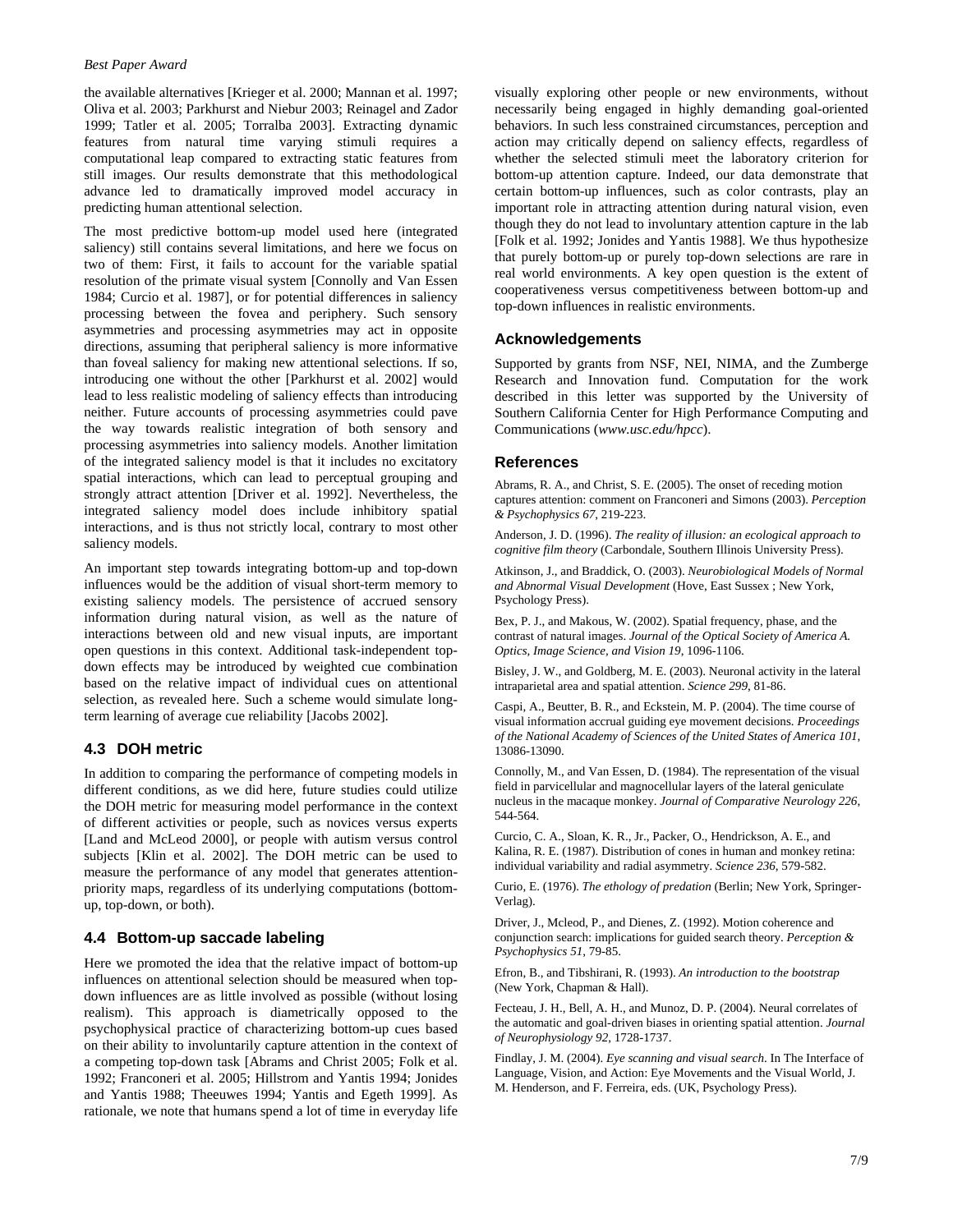Findlay, J. M., and Walker, R. (1999). A model of saccade generation based on parallel processing and competitive inhibition. *Behavioral and Brain Sciences 22*, 661-674.

Finlay, D., and Ivinskis, A. (1984). Cardiac and Visual Responses to Moving Stimuli Presented Either Successively or Simultaneously to the Central and Peripheral Visual-Fields in 4-Month-Old Infants. *Developmental Psychology 20*, 29-36.

Folk, C. L., Remington, R. W., and Johnston, J. C. (1992). Involuntary covert orienting is contingent on attentional control settings. *Journal of Experimental Psychology: Human Perception and Performance 18*, 1030- 1044.

Franconeri, S. L., Hollingworth, A., and Simons, D. J. (2005). Do new objects capture attention? *Psychological Science 16*, 275-281.

Frost, B. J., and Nakayama, K. (1983). Single Visual Neurons Code Opposing Motion Independent of Direction. *Science 220*, 744-745.

Gibson, J. J. (1979/1986). *The ecological approach to visual perception* (Hillsdale, N.J., Lawrence Erlbaum Associates).

Gottlieb, J. P., Kusunoki, M., and Goldberg, M. E. (1998). The representation of visual salience in monkey parietal cortex. *Nature 391*, 481-484.

Henderson, J. M. (2003). Human gaze control during real-world scene perception. *Trends in Cognitive Sciences 7*, 498-504.

Henderson, J. M., and Hollingworth, A. (1999). High-level scene perception. *Annual Review of Psychology 50*, 243-271.

Hernandez-Peon, R., Scherrer, H., and Jouvet, M. (1956). Modification of electric activity in cochlear nucleus during attention in unanesthetized cats. *Science 123*, 331-332.

Hillstrom, A. P., and Yantis, S. (1994). Visual motion and attentional capture. *Perception and Psychophysics 55*, 399-411.

Hochberg, J. E. (1986). *Representation of motion and space in video and cinematic displays*. In Handbook of perception and human performance: Vol. 1. Sensory processes and perception, K. R. Boff, R. Kaufman, and J. P. Thomas, eds. (New York, Wiley), pp. 22-21 to 22-64.

Itti, L. (2005). Quantifying the contribution of low-level saliency to human eye movements in dynamic scenes. *Visual Cognition 12*, 1093-1123.

Itti, L., and Koch, C. (2000). A saliency-based search mechanism for overt and covert shifts of visual attention. *Vision Research 40*, 1489-1506.

Jacobs, R. A. (2002). What determines visual cue reliability? *Trends in Cognitive Sciences 6*, 345-350.

James, W. (1890). *Principles of Psychology* (Oxford, England, Henry Holt).

Jonides, J., and Yantis, S. (1988). Uniqueness of Abrupt Visual Onset in Capturing Attention. *Perception and Psychophysics 43*, 346-354.

Klin, A., Jones, W., Schultz, R., Volkmar, F., and Cohen, D. (2002). Visual fixation patterns during viewing of naturalistic social situations as predictors of social competence in individuals with autism. *Archives of General Psychiatry 59*, 809-816.

Koch, C., and Ullman, S. (1985). Shifts in Selective Visual-Attention - Towards the Underlying Neural Circuitry. *Human Neurobiology 4*, 219- 227.

Krieger, G., Rentschler, I., Hauske, G., Schill, K., and Zetzsche, C. (2000). Object and scene analysis by saccadic eye-movements: an investigation with higher-order statistics. *Spatial Vision 13*, 201-214.

Kustov, A. A., and Robinson, D. L. (1996). Shared neural control of attentional shifts and eye movements. *Nature 384*, 74-77.

Land, M. F., and Mcleod, P. (2000). From eye movements to actions: how batsmen hit the ball. *Nature Neuroscience 3*, 1340-1345.

Mannan, S. K., Ruddock, K. H., and Wooding, D. S. (1997). Fixation patterns made during brief examination of two-dimensional images. *Perception 26*, 1059-1072.

Melcher, D., and Kowler, E. (2001). Visual scene memory and the guidance of saccadic eye movements. *Vision Research 41*, 3597-3611.

Mizutani, A., Chahl, J. S., and Srinivasan, M. V. (2003). Motion camouflage in dragonflies. *Nature 423*, 604-604.

Najemnik, J., and Geisler, W. S. (2005). Optimal eye movement strategies in visual search. *Nature 434*, 387-391.

Oliva, A., Torralba, A., Castelhano, M. S., and Henderson, J. M. (2003). *Top-down control of visual attention in object detection*. Paper presented at: International Conference on Image Processing.

Parkhurst, D., Law, K., and Niebur, E. (2002). Modeling the role of salience in the allocation of overt visual attention. *Vision Research 42*, 107-123.

Parkhurst, D. J., and Niebur, E. (2003). Scene content selected by active vision. *Spatial Vision 16*, 125-154.

Peters, R. J., Iyer, A., Itti, L., and Koch, C. (2005). Components of bottomup gaze allocation in natural images. *Vision Research 45*, 2397-2416.

Polat, U., and Sagi, D. (1994). Spatial interactions in human vision: from near to far via experience-dependent cascades of connections. *Proceedings of the National Academy of Sciences of the United States of America 91*, 1206-1209.

Regan, B. C., Julliot, C., Simmen, B., Vienot, F., Charles-Dominique, P., and Mollon, J. D. (2001). Fruits, foliage and the evolution of primate colour vision. *Philosophical Transactions of the Royal Society of London. Series B: Biological Sciences 356*, 229-283.

Reinagel, P., and Zador, A. M. (1999). Natural scene statistics at the centre of gaze. *Network 10*, 341-350.

Sheinberg, D. L., and Logothetis, N. K. (2001). Noticing familiar objects in real world scenes: The role of temporal cortical neurons in natural vision. *Journal of Neuroscience 21*, 1340-1350.

Sillito, A. M., Grieve, K. L., Jones, H. E., Cudeiro, J., and Davis, J. (1995). Visual Cortical Mechanisms Detecting Focal Orientation Discontinuities. *Nature 378*, 492-496.

Sperling, G., and Weichselgartner, E. (1995). Episodic Theory of the Dynamics of Spatial Attention. *Psychological Review 102*, 503-532.

Tatler, B. W., Baddeley, R. J., and Gilchrist, I. D. (2005). Visual correlates of fixation selection: effects of scale and time. *Vision Research 45*, 643- 659.

Theeuwes, J. (1994). Stimulus-Driven Capture and Attentional Set - Selective Search for Color and Visual Abrupt Onsets. *Journal of Experimental Psychology: Human Perception and Performance 20*, 799- 806.

Thompson, K., and Bordwell, D. (2003). *Film history : an introduction*, 2nd edn (Boston, McGraw-Hill).

Torralba, A. (2003). Modeling global scene factors in attention. *Journal of the Optical Society of America A. Optics, Image Science, and Vision 20*, 1407-1418.

Treisman, A. M., and Gelade, G. (1980). Feature-Integration Theory of Attention. *Cognitive Psychology 12*, 97-136.

Wolfe, J. M., Alvarez, G. A., and Horowitz, T. S. (2000). Attention is fast but volition is slow. *Nature 406*, 691.

Yantis, S., and Egeth, H. E. (1999). On the distinction between visual salience and stimulus-driven attentional capture. *Journal of Experimental Psychology: Human Perception and Performance 25*, 661-676.